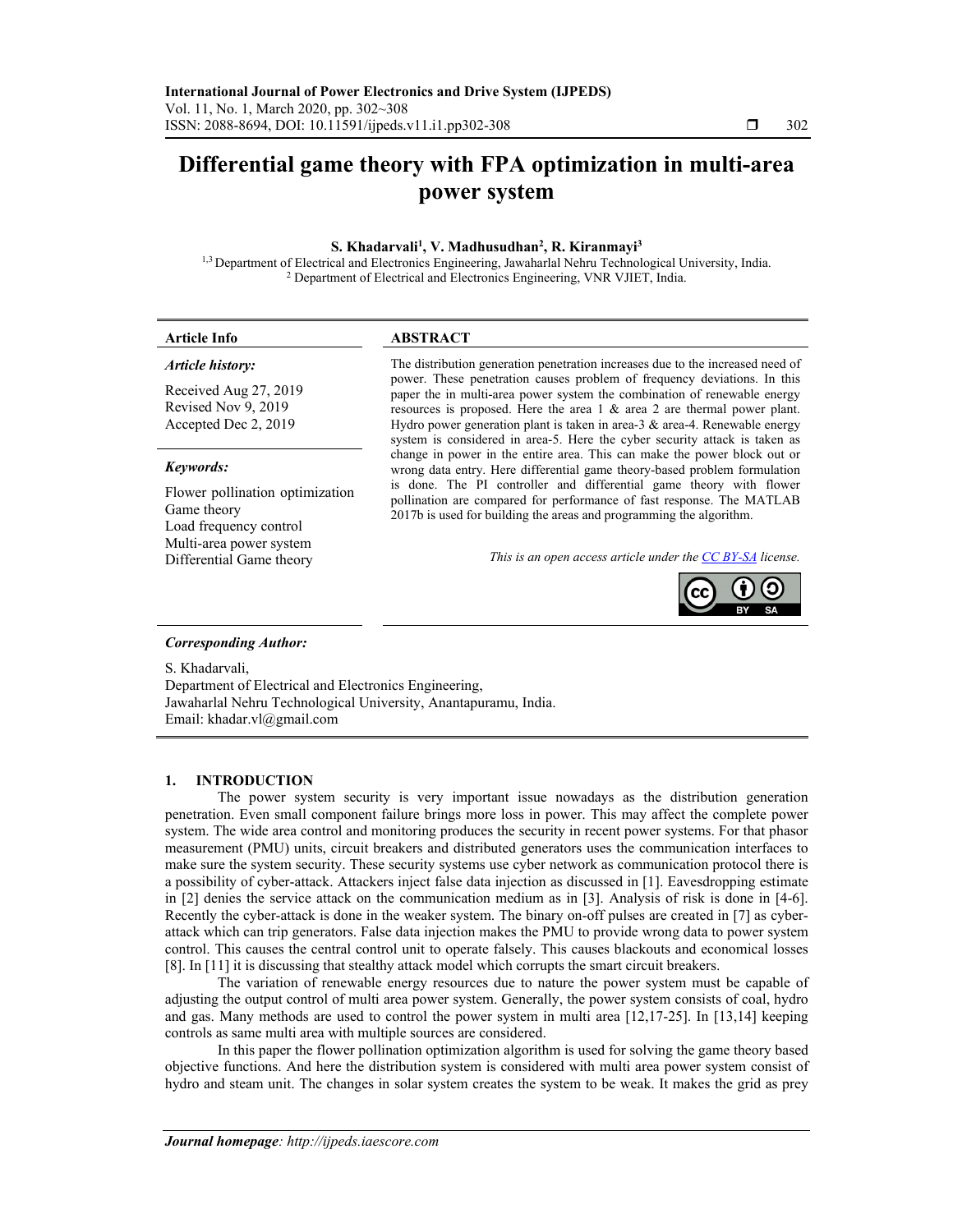for cyber-attacks. The new solution method gives the faster response in that condition compared to old methods. It reduces the vulnerability of attack.

This paper is organized like Controllert design in section 2, Flower pollination algorithm in section 3, results and discussion in section 4 and last section with conclusion.

## **2. CONTROLLER DESIGN**

According to the problem and situation many game theories are available. In this paper, "the nonzero-sum non-cooperative differential games" are used. "Nonzero sum" explains that it consists of more than two players, the sum of all the players' index of performance is zero or a constant. And collaboration between the players is difficult to enforce [15], henceforth the players are expected not to cooperate in order to minimize their individual performance index.

Take a system with N players defined by the linear differential equation as shown below

$$
\dot{x}(t) = Ax(t) + \sum_{i=1}^{N} B_i u_i(t)
$$
\n(1)

where  $x(t_0) = x_0$ 

where  $x(t) \in R^{n \times t}$  is state varable vector  $u_i(t) \in R^{m_i \times 1}$  is a control strategy vector used by ith player

 $A \in R^{n \times n}$ and  $B \in R^{n \times n}$  are constant real matrix and each player desires to minimize his own quadratic

Performance index, i.e., cost function. In this paper we adopt the following type cost function for simplicity.

$$
J_i = \int_{t_0}^{\infty} \{ x(t)^T Q_i x(t) + u_i(t)^T R_i u_i(t) \} dt
$$
 (2)

where  $Q_i \in R^{n \times n}$  is symmetric semi-positive definite

 $R_i \in \mathbb{R}^{m_j \times m_j}$  is symetric positive definite matrix

Assume current value of system state vector is available for all the players, then the constant linear feedback control strategy used by ith player can be expressed as

 $u_i = F_i x$  (3)  $F_i \epsilon R^{m_i \times n}$ where  $(F_1, ..., F_N)$  belongs to the set  $F = \{F = (F_1, ..., F_2) | A + \sum_{i=1}^{N} B_i F_i\}$ i s stable

#### **3. FLOWER POLLINATION ALGORITHM**

There are two important steps in this algorithm as it is given in [16], they are "global pollination and local pollination". The first step and flower constancy can be represented mathematically as

$$
x_i^{t+1} = x_i^t + L(x_i^t - g_*)
$$
\n(4)

where

 $x_{t}^{i}$  – is the pollen i or solution vector  $x$  i at iteration t,

 $g^*$  – is the current best solution found among all solutions at the current iteration,

 $L -$  is the strength of the pollination, which essentially is a step size.

Since insects may go a longer distance with various distances/steps, it uses a L´evy flight to mimic this characteristic professionally. So, draw L>0 from a levy distribution as shown below,

$$
L \sim \frac{\lambda \Gamma(\lambda) \sin\left(\frac{\pi \lambda}{2}\right) \left(\frac{1}{s^{1+\lambda}}\right)}{\pi} \qquad (s \gg s_0 \gg 0)
$$
 (5)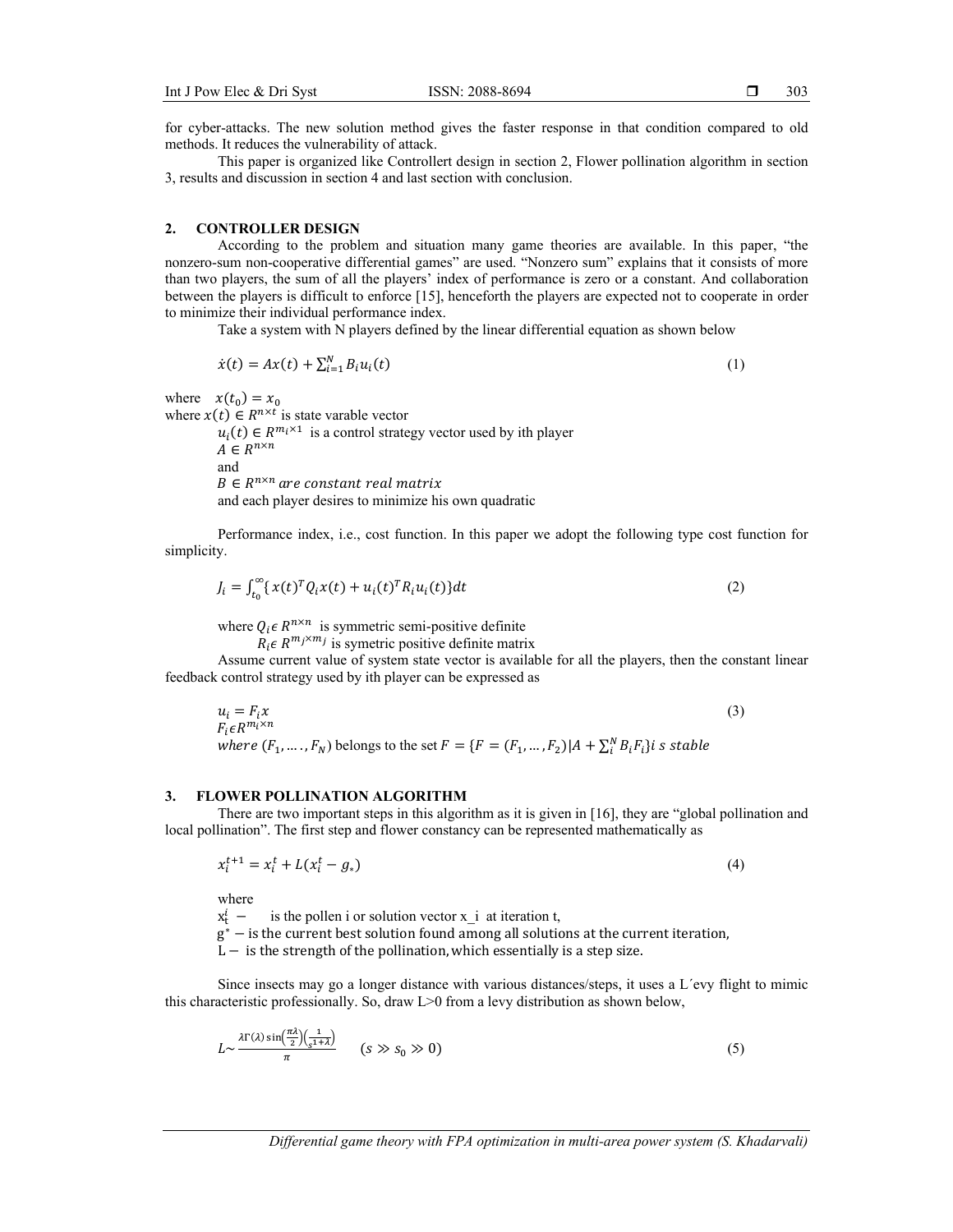*Pseudo code: Objective* min  $J_i(x)$ ,  $x = (x1, x2, \ldots, xd)$ *Initializa a population of n flowers/polln gametes with random solutions*  Find the best solution *g*\_ *in the initial population Define a switch probability*  $p \in [0, 1]$ *while (*t<*MaxGeneration)*  for  $i = 1$ : n *(all* n *flowers in the population)* if *rand*  $\leq$  p, Draw *a (*d-*dimensional) step vector* L *which obeys a L'evy distribution Global pollination via* 

$$
x_i^{t+1} = x_i^t + L(x_i^t - g_*)
$$
\n(6)

*else* 

*Draw from a uniform distribution in [0,1] Randomly choos* j and k *among all solutions Do local pollination via* 

$$
x_i^{t+1} = x_i^t + \mathcal{E}(x_i^t - x_k^t)
$$

End if *Evaluate new solutions If new solutions are better, update them in the population*  End for *Find the current best solution g\**  End while

## **4. RESULTS AND DISCUSSION**

Scenario 1 is taken as renewable energy-four area system execution, scenario 2 is taken as four-area, two hydro & two thermal system, scenario 3 is taken as five-area, where thermal, hydro and renewable energy are hybrid. The safety risk is formed at the renewable energy place due to the frequency change  $\&$ power change are compared (which is otherwise known as weak grid condition). And it can be seen that differential game theory works stable even with cyber treat produced.

The different types of controllers are considered as different cases here. Case1 is works with PI controller, case 2 is works with Robust controller. Figure 1 shows the proposed test system with five-area including solar.

Figures 2,4,6,8,10 & 12 shows the tie line power of three separate scenarios and cases. Figures 3,5,7,9,11 and 13 shows the frequency deviation of three separate scenarios and cases. Here it is shown that all the tie line power & frequency are produced as zero which depicts the controllability. But the settling time is dissimilar for each scenarios and corresponding cases. The security threat is resolved and the system stability is achieved and it also shown in figures.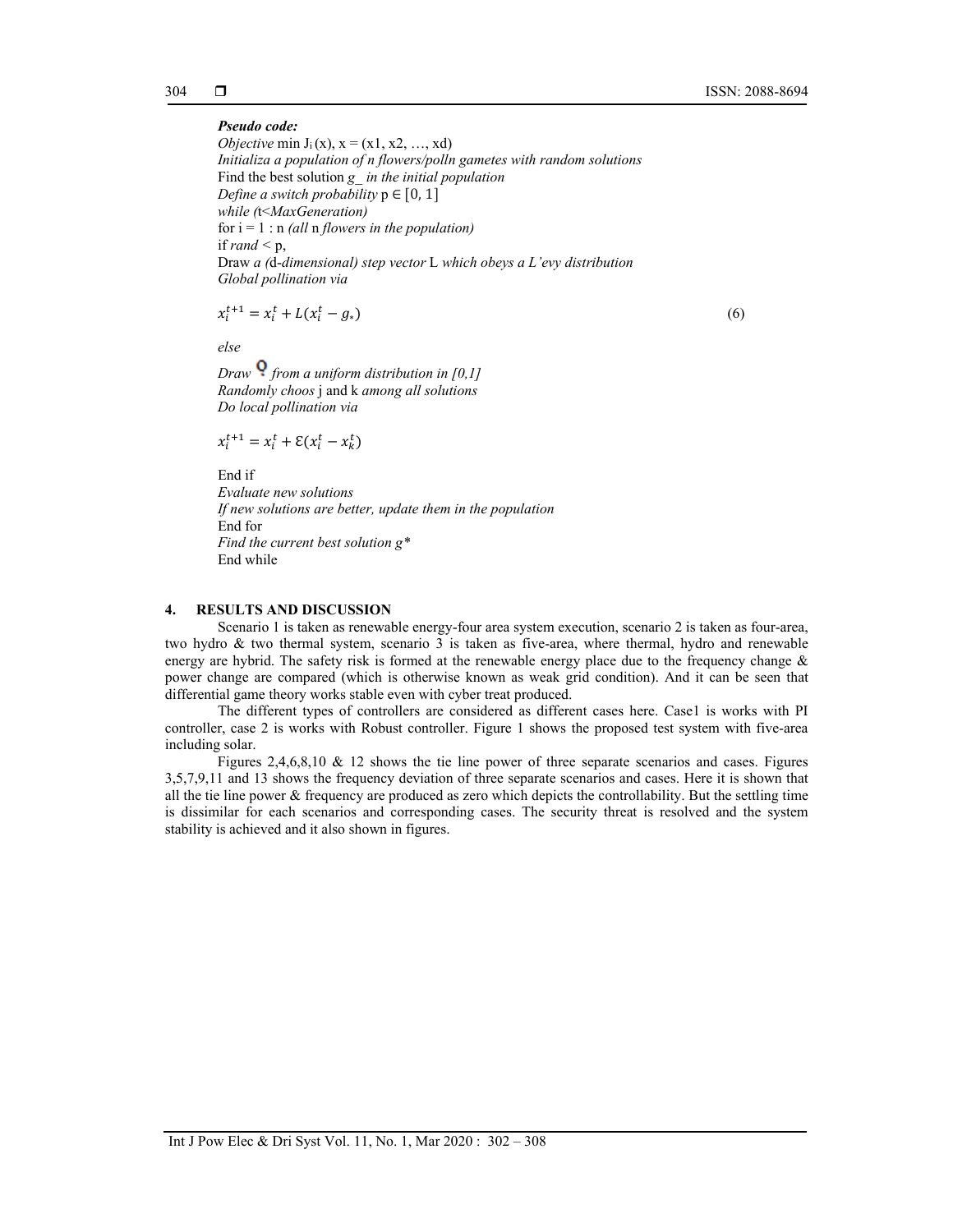

Figure 1. Proposed test system with 5 areas including solar



Figure 2. Tie line power in p.u with PI controller



ne power in p.u with PI controller Figure 3. Frequency deviation in hz with PI controller (scenario I-case I) (scenario 1-case I)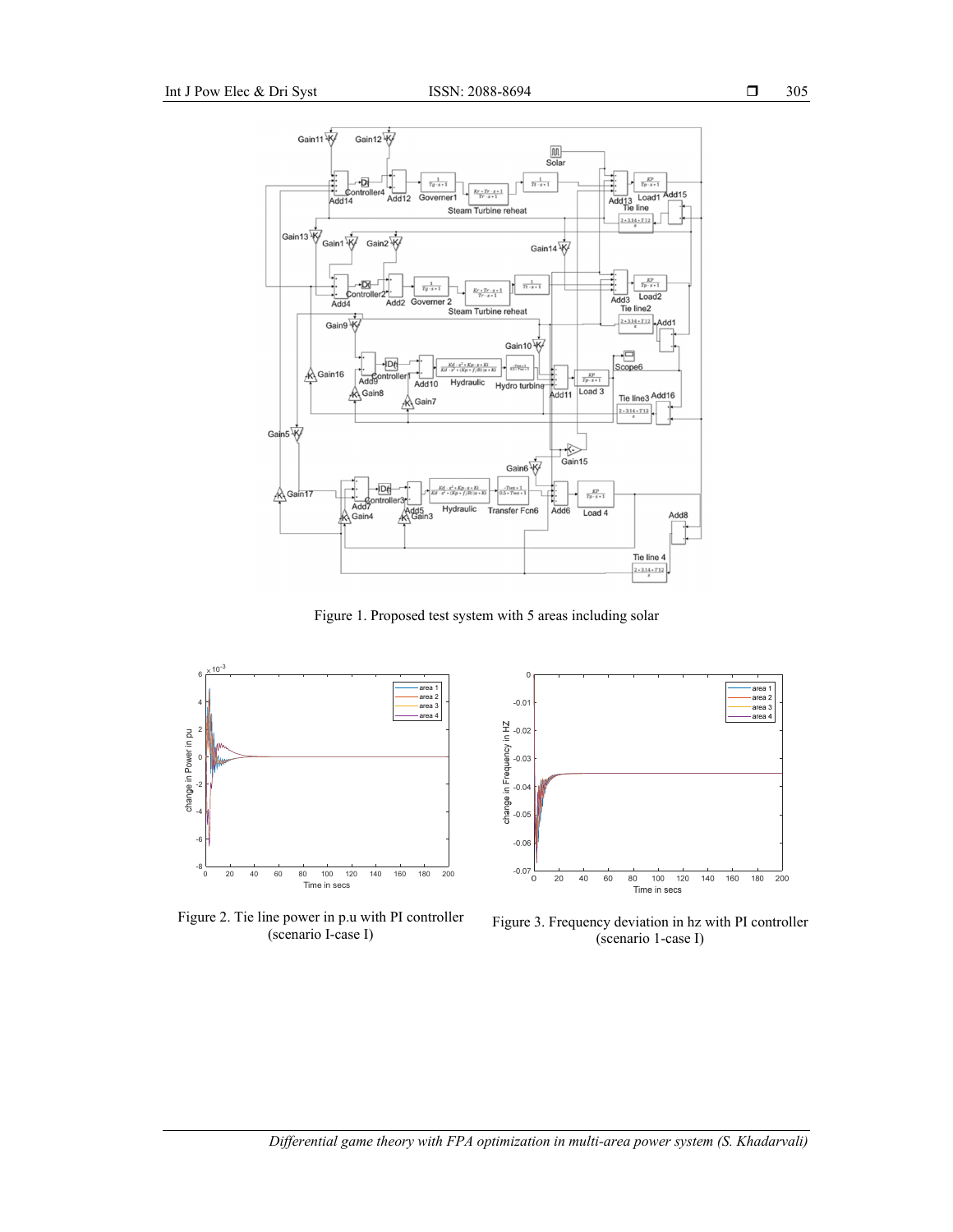

Figure 4. Tie line power in p.u with robust controller (scenario 1-case II)



Figure 6. Tie line power in p.u with PI controller (scenario 2-case I)



Figure 8. Tie line power in p.u with robust controller (scenario 2- case II)



Figure 5. Frequency deviation in hz with robust controller (scenario 1-case II)



Figure 7. Frequency deviation in hz with PI controller (scenario 2-case I)



Figure 9. Frequency deviation in hz with robust controller (scenario 2- case II)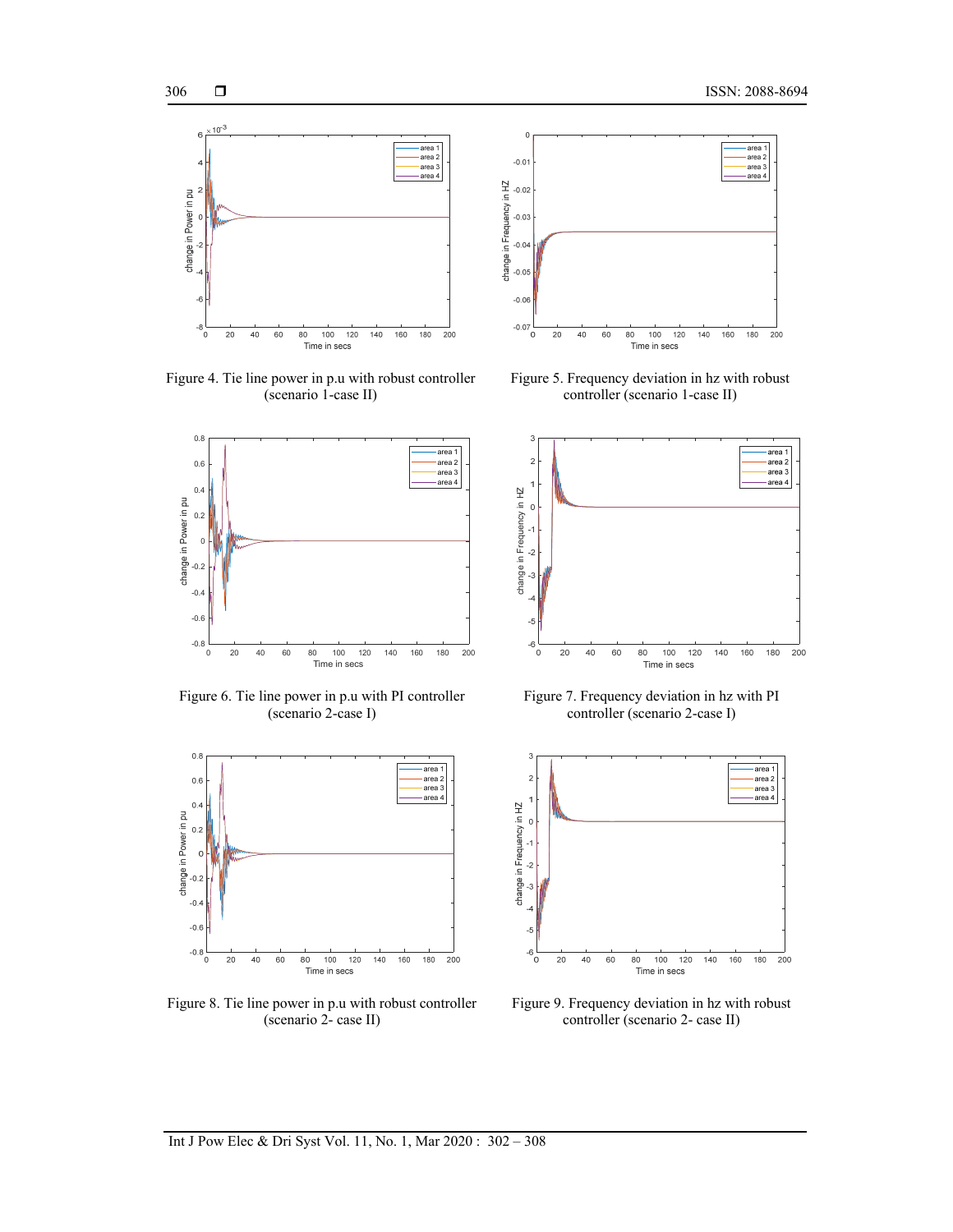

Figure 10. Tie line power in p.u with PI controller (scenario 3-case I)



Figure 12. Tie line power in p.u with robust controller (scenario 3-case II)



Figure 11. Frequency deviation in hz with PI controller (scenario 3-case I)



Figure 13. Frequency deviation in hz with robust controller (scenario 3-case II)

Table-1 shows the comparison of the results taken from all the three scenarios and the two cases studies. it shows that the case II of all the three scenarios performs better in rise time, settling time and peak time which are significant in the performance of the synamic operation of power system.

Table 1. Performance comparison table

|                 | Scenario 1 |          | Scenario 2 |          | Scenario 3 |              |
|-----------------|------------|----------|------------|----------|------------|--------------|
|                 | PI         | Robust   | PI         | Robust   | PI         | Robust       |
| RiseTime(s)     | 4.1134     | 0.033927 | 0.4659     | 0.033927 | 2.0968     | 0.038871     |
| SettlingTime(s) | 21.502     | 10.611   | 26.421     | 8.1247   | 34.451     | 16.685       |
| SettlingMin     | 0.14117    | 0.14117  | 0.046908   | 0.04677  | 0.063062   | 0.015        |
| SettlingMax     | 0.26143    | 0.25803  | 21.327     | 21.415   | 25.779     | 26.341       |
| Overshoot       | 85.183     | 82.769   | 45192      | 45407    | 40315      | $1.7524e+05$ |
| Undershoot      |            | 0        | $\theta$   | 0        | $^{(1)}$   | 0            |
| Peak            | 0.26143    | 0.25803  | 21.327     | 21.415   | 25.779     | 26.341       |
| PeakTime (s)    | 5.6118     | 2.3388   | 3.3785     | 1.3073   | 9.5024     | 3.1117       |

# **5. CONCLUSION**

The PI controller and robust control using differential game theory with Flower pollination algorithm is used to solve the problem of security attack created at the multi-area power system. The performance like settling time rise time and peak time shows the robustness of the new control system and it is depicted that in all the scenarios case II, the stability is attained in smaller time compared to case I. So, the controller proves that the multi-area with renewable resources stable even in cyber-attack.